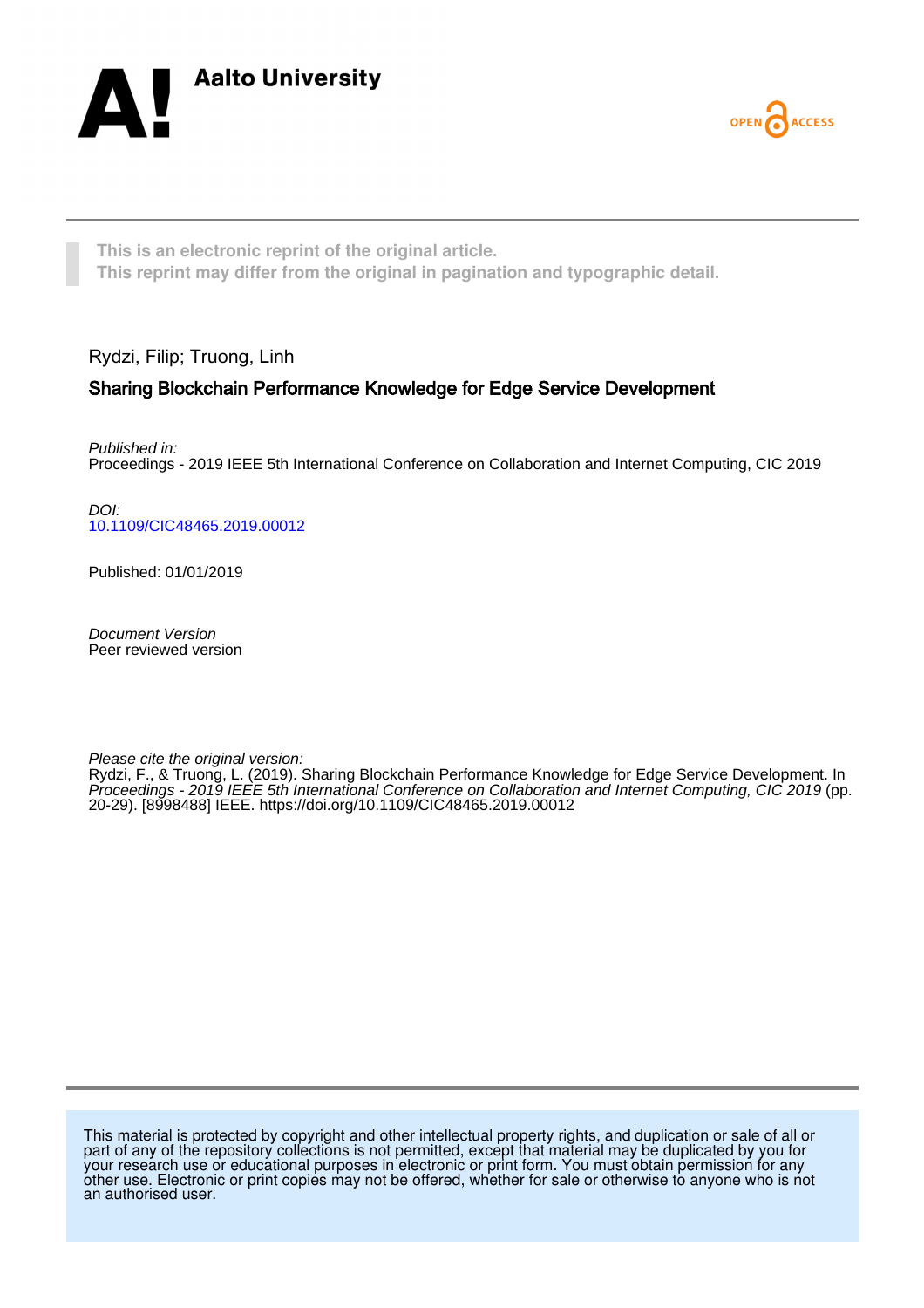# Sharing Blockchain Performance Knowledge for Edge Service Development

Filip Rydzi Independent, Slovakia Email: rydzi.filip@gmail.com

Hong-Linh Truong Department of Computer Science, Aalto University, Finland Email: linh.truong@aalto.fi

*Abstract*—The integration of Internet of Things (IoT) and cloud services with edge technologies has enabled the development of many new types of edge services, which leverage blockchain features for cross-organizational, traceable and verifiable records. However, developing such edge services with blockchain features requires not only knowledge about complex blockchain technologies but also how blockchain technologies coexist with edge computing service models and architectures and deployments. In the context of edge service development, coupling edge systems, software models for edge services and blockchain technologies is complex. Thus, a strong collaboration and knowledge sharing for edge systems and blockchain technologies will help addressing many concerns of the developer. However, there is a lack of frameworks for sharing knowledge about blockchain software artefacts and deployments for edge services. In this paper, we present various types of information linking blockchain performance with service deployments at different levels. We represent and associate benchmarked performance information of blockchain operation and blockchain infrastructural services with common edge service interactions and resource deployments. Based on that, we develop a service offering blockchain knowledge to the developer seeking relevant blockchain operation information for their development decisions. We will present a prototype of our framework with benchmarked information obtained from experiments with Ethereum and Hyperledger.

*Index Terms*—blockchain, edge computing, performance, knowledge sharing, software development, benchmark

#### I. INTRODUCTION

Edge Services (ES) are complex, consisting of various IoT, edge and also cloud components[1], [2], [3], [4]. Blockchainbased features in ES environments have recently been intensively studied by researchers [5], [6], [7]. Due to the problem complexity, developers are faced with many challenges [5], [8], [9] in engineering blockchain-based applications in ES, for example, how to choose a suitable deployment of blockchain features into ES components [10]. Through our motivation discussion (see Section II), we show that there are many complex issues and various types of performance knowledge that the developer wants to obtain for designing and deciding blockchain features and suitable deployments. However, there is a lack of generic frameworks to help developers sharing and recommending such suitable deployments of blockchain features for blockchain-based applications in ES. Related work (see Section V) applies design patterns on blockchain systems as well ES deployment patterns. There are also many description languages [11] for specifying ES deployments.

However, they miss models of knowledge about the blockchain deployment topologies and artefacts for blockchain features.

Our goal is to build a generic framework to manage the knowledge about blockchain performance for ES. Such knowledge can be shared among developers, facilitating the collaboration among them. A developer could provide benchmark information to our framework, helping to enrich the knowledge, while other developers can utilize the knowledge through searches and recommendations. To this end, at the center of our framework is a service for management of the knowledge. In the architecture of our framework (see Section III), performance knowledge can be gathered from existing benchmarks and monitoring tools for blockchain, such as [12], [13], and can be combined with deployment models and service operations.

To represent useful blockchain performance knowledge, we propose a comprehensive model (in Section III), which covers software topologies, composed of ES components, blockchain software artefacts deployed to the topologies, ES infrastructures and quality metrics measured. Having such a suitable model enables us to aggregate data across various deployments and build knowledge from the data. Based on that, we provide a service managing knowledge and recommending performance information to the developer. Our framework has been implemented into a prototype called GIAU (knowledGe for blockchaIn Applications and Utilities). In this paper, we will evaluate our prototype, which is open source in GitHub<sup>1</sup>, through examples how the developers could benefit from mobile edge computing scenarios.

The remainder of this paper is structured as follows. Section II presents our motivation scenarios. In Section III we present a high-level architectural overview of GIAU and detail how we manage the knowledge. Prototype and experiments are given in Section IV. Related work is elaborated in Section V. Remaining issues of the work will be discussed in Section VI.

#### II. MOTIVATION

Development of blockchain-based ES involves activities at multiple levels. At the highest level the developer may have to choose an underlying blockchain infrastructure for ES, e.g., to use Ethereum [14] or Hyperledger Fabric [15], [16]. At a lower level, a suitable deployment of blockchain features in

<sup>&</sup>lt;sup>1</sup>https://github.com/rdsea/blockchainbenmarkservice/tree/master/giau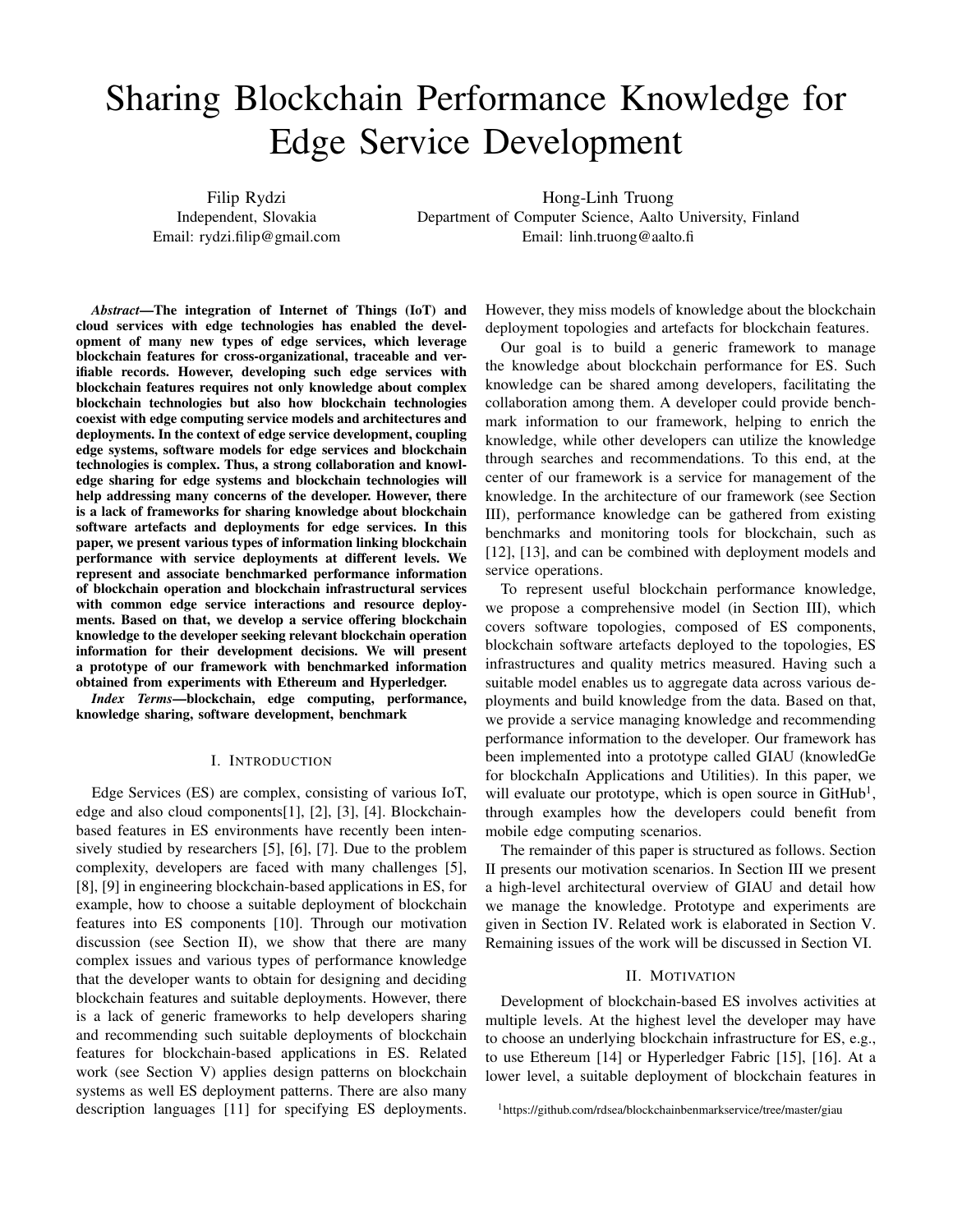a topology of ES components has to be decided. Consider, for example, the developer develops a blockchain-based application for vehicle-to-everything (V2X) communication<sup>2</sup> that will be executed in an ES topology, composed of a vehicle, a smartphone, an edge device and an edge data center. The developer needs to decide which blockchain software artefacts should be deployed to which nodes of the topology. Such a decision on the deployment is very challenging for the developers. Another type of knowledge is at the level of blockchain nodes, e.g., the developer has to decide whether to deploy a Hyperledger Fabric peer node [15] to an edge device or to an edge data center. If s/he would prefer to deploy the peer node to the edge device, it might decrease latency, but increase the infrastructure cost, as opposed to a deployment in the edge data center.

At the lowest level, blockchain features are executed in blockchain nodes running in ES components; nodes carry out typical blockchain operations, such as mining, creating and verifying transaction, and accepting transactions. Thus, knowing characteristics of blockchain operations is crucial. To demonstrate the importance of understanding operations, let us consider a code excerpt<sup>3</sup> in Listing 1, which stores a warning message from a vehicle on a blockchain system (Hyperledger Fabric in this example). We assume the piece of code is executed in one of components of ES and fabricClient wraps a connection to a blockchain node, which is deployed to an ES component as well. The operation, which submits a transaction, containing the warning message, to blockchain, is invoked on line 20 in Listing 1.

Listing 1. Example of blockchain transaction submission

```
\begin{array}{c|c} 1 & \text{let request} = \{ \\ 2 & \text{chaincodeId} \end{array}\begin{array}{c|c} 2 & \text{chaincodeId: 'warn\_cc',} \\ 3 & \text{fen: 'createWarning',} \end{array}3 fcn: 'createWarning',<br>4 args: [1, 'obstacle of
            args: [1, 'obstacle detected', latitude, longitude],
 \begin{bmatrix} 5 \\ 6 \end{bmatrix}: \begin{bmatrix} 5 \\ 1 \end{bmatrix}\begin{array}{c} 6 \\ 7 \end{array} \begin{array}{c} \end{array} \begin{array}{c} \end{array} \begin{array}{c} \end{array} \begin{array}{c} \end{array} \begin{array}{c} \end{array} \begin{array}{c} \end{array} \begin{array}{c} \end{array} \begin{array}{c} \end{array} \begin{array}{c} \end{array} \begin{array}{c} \end{array} \begin{array}{c} \end{array} \begin{array}{c} \end{array} \begin{array}{c} \end{array} \begin{array}{7 | let tx_id = fabricClient.newTransactionID(false);<br>8 | request.txId = tx id;
 \begin{array}{c|c} 8 & \text{request.txtId} = \text{tx_id}; \\ 9 & \text{if and the transfer} \end{array}9 // send the transaction proposal to the peers
10 channel.sendTransactionProposal(request).then((results) =>
{
11 let proposalResponses = results[0];
12 | let proposal = results[1];
13 if (proposalResponses && proposalResponses[0].response &&
                       proposalResponses[0].response.status === 200) {
14 let txRequest: TransactionRequest = {<br>15 proposalResponses: proposalResponse
                    proposalResponses: proposalResponses,
16 proposal: proposal,
17 | txId: tx_id
18 };
19 // submitting a transaction to blockchain<br>
20 / eturn channel.sendTransaction(txRequest)<br>
21 / else {
                return channel.sendTransaction(txRequest);
               else {
                throw new Error('Transaction proposal is bad.');
24 \vert }).then( (results) => {<br>25 \vert // work with results
            // work with results of the transaction
26 } );
```
The developer is interested in the following questions: how long does it take to perform the operation, how much resources are needed to execute the operation, and eventually what is the dependency between the underlying infrastructure and performance of the operation. The answers to those questions are dependent on the deployment. These answers are important for the developer as they help to improve qualities of the applications.

In this paper, we first determine what data do we need for the knowledge and propose a structure capturing the knowledge. Having the structure we work on techniques of managing and providing the knowledge under a service for facilitating collaboration among developers.

# III. KNOWLEDGE FOR BLOCKCHAIN APPLICATIONS AND UTILITIES

#### *A. Architectural overview*

Figure 1 depicts a high-level architectural overview of GIAU, our framework enabling knowledge sharing for deployment of blockchain to ES. Via *Deployment Pattern Service* a developer can manage all deployment patterns stored in GIAU. A deployment pattern is a graph consisting of ES components, represented as graph nodes, while edges of the graph represent interactions among the ES components. *Infrastructure Service* manages metadata about compute resources and network configurations in an ES infrastructure. The resources are provided by an external resource provider. The responsibility of *Software Artefact Service* is to manage metadata of blockchain software artefacts. GIAU uses external repositories of the blockchain software artefacts so we store only metadata concerning those artefacts; the artefacts are stored at an external provider (e.g. DockerHub). The metadata provide enough information for developers to obtain and execute those artefacts. *Blockchain Benchmark DaaS* represents and manages benchmark data, stored in the GIAU but provided by existing benchmark tools. Benchmark data are arranged into experiments. An experiment specifies a case in which blockchain operations have been been benchmarked (or to be benchmarked) in a concrete setting. Each experiment has a topology and quality metrics measured when benchmarking the experiment. A topology of the experiment is a deployment pattern, such that software artefacts (from *Software Artefact Service*) are deployed to the ES components involved in the pattern. Each of ES components in an experiment's topology has an associated resource (from *Infrastructure Service*); in many cases a resource is used as a container for the ES component. The purpose of *Recommendation Service* is to utilize knowledge stored by GIAU to give recommendations about deployment of blockchain artefacts to ES components involved in a topology of blockchain-based application.

# *B. Linking blockchain knowledge with service and infrastructure knowledge*

Figure 2 illustrates a model of data representing the knowledge in GIAU. We will explain them in the following.

<sup>2</sup>https://networks.nokia.com/products/vehicle-to-everything

<sup>3</sup>Extracted from https://github.com/rdsea/blockchainbenmarkservice/blob/ master/emulators/v2x\_communication/src/main/hypfab/HypFabVehicleDAO.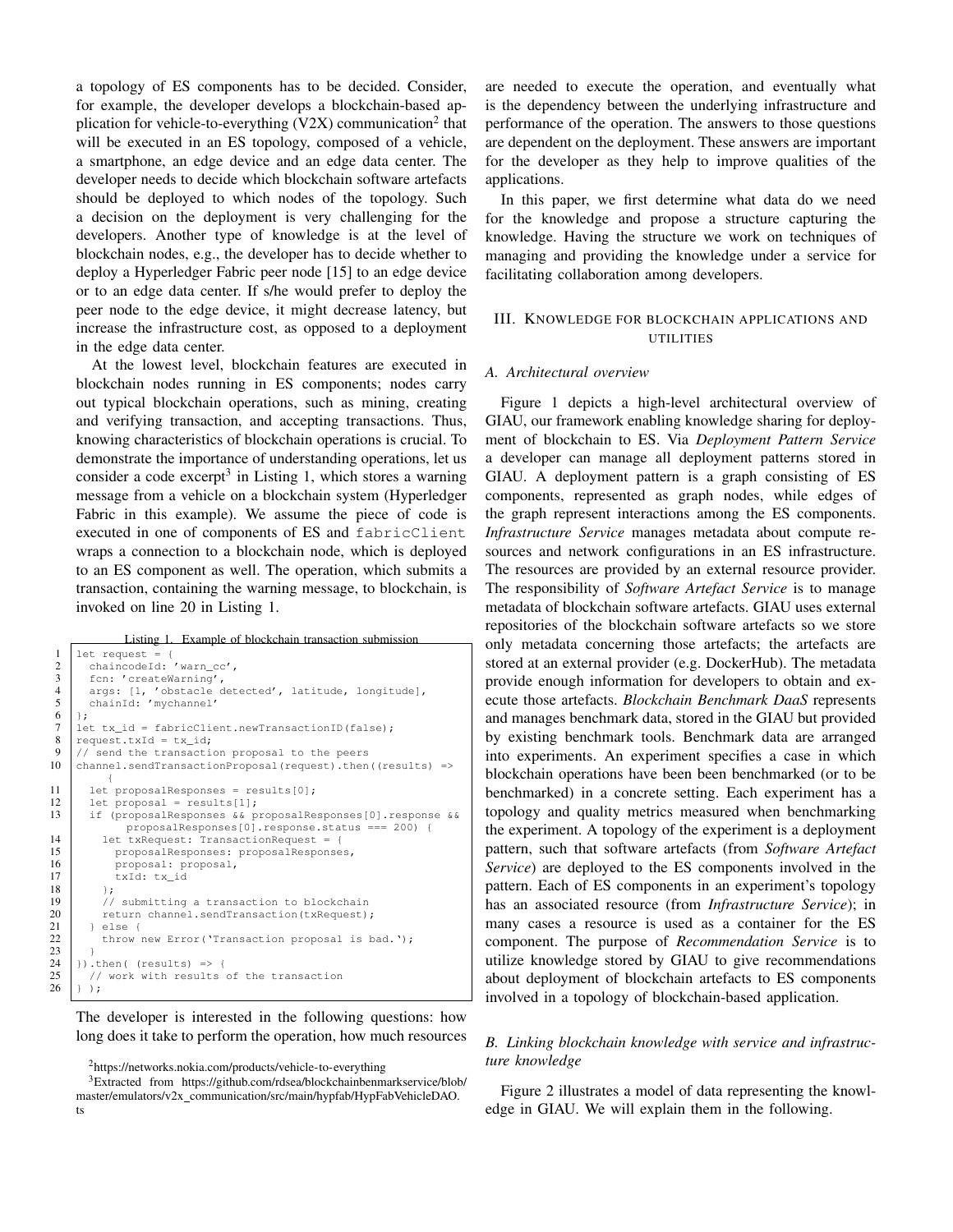

Fig. 1. High-level overview of GIAU framework

*1) Capturing deployment patterns:* Developer might be interested in patterns of blockchain interaction between ES components and how do those interactions perform concerning various quality metrics. Consider a following example: a developer is implementing an application, which utilizes blockchain for interaction between Internet of Things (IoT) devices and edge data-centers. S/he's is not sure if an edge device, added to the interaction between IoT devices and edge data-centers, would enrich performance of the interaction. To be able to answer that question, we have to consider the patterns of interaction and link them to benchmark results. The interaction patterns are represented via *DeploymentPattern* class. The *DPNode* class stands for an ES component participating in an interaction. In order to support various types of ES components, we create sub-classes of *DPNode*; they are: *DPCloud*, *DPEdgeNode*, *DPEdgeDev* and *DPThing*. *DPThing* represent IoT devices [10]. IoT devices are interacting among each other, with devices at the edge [10], with edge data centers and with cloud services. The devices at the edge are represented by the *DPEdgeDev* class, edge data-centers by the *DPEdgeNode*. *DPCloud* is used to capture cloud services. The

model is extendable to support new ES components, which can be introduced by a new *DPNode*'s subclass. Each *DPNode* is identified by its *id*. Attribute *name* presents its caption. A *DPNode*'s *peers* are other *DPNodes*, which are connected to the *DPNode* by an edge in the graph representing a deployment pattern.

*2) Representing blockchain software artefact information:* We represent knowledge at two levels: blockchain nodes and blockchain operations. At the blockchain node level, a blockchain node is represented by an executable blockchain software artefact; examples of blockchain artefacts, as considered in this paper, are  $\operatorname{Geth}^4$ , Hyperledger Fabric peer node [15], and Hyperledger-Fabric orderer node [15]. At the blockchain operation level, blockchain operations, used to implement blockchain features in ES, include creating a transaction, verifying a transaction, and mining and accepting a block, and are carried out by blockchain software artefacts (nodes). Let us consider a developer who uses Hyperledger-Fabric. Listing 2 illustrates an example of in-

<sup>4</sup>https://github.com/ethereum/go-ethereum/wiki/geth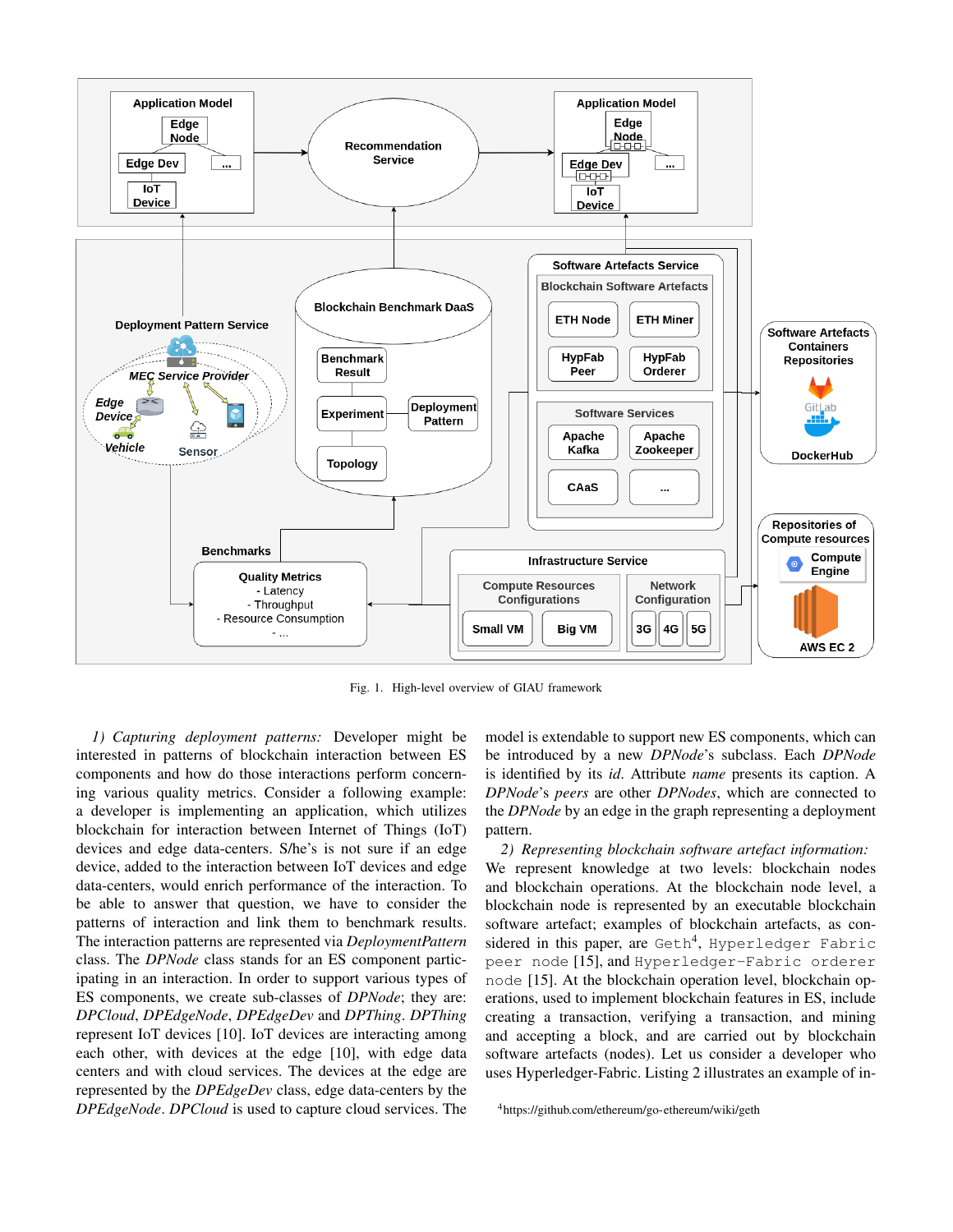

Fig. 2. Model of data stored in GIAU

formation representing knowledge at the level of a blockchain node whereas an example for blockchain operations is given in Listing 3, which can be carried out by the artefact in Listing 2. Both types of information can be extracted from existing benchmarks or software configurations in the developer work through manual actions and custom utilities. Some types of information are common for many developers, such as container images used and environment variables, but other specific information reflect the setting used by the developer.

As depicted in Figure 2 the knowledge is linked to the benchmarks results. Linking benchmark results to blockchain software artefacts information is important for giving recommendations (our approach for the recommendations is described in Section III-C). Blockchain artefact is represented via the class *BlockchainArtefact* depicted in Figure 2. *BlockchainArtefact* is a subclass of *SoftwareArtefact*. The artefacts are deployed and run in an execution environment, which might be a docker container, operating system, etc. That is specified via *executionEnvironment* property and GIAU uses external repository of the artefacts. Variable *repositoryTag* is an identification of the artefact within the external repository. Additionally some configuration data are stored as well. The

structure of the configuration is on the developer. As we explained above the *BlockchainArtefact* is a representation of blockchain node (*BlockckhainNode* class) and the blockchain node is capable of executing a set of blockchain operations (*BlockchainOperation* class). Those classes illustrate how we represent knowledge of blockchain for both discussed levels.

Listing 2. Example of information capturing Hyperledger-Fabric peer node as blockchain software artefact

```
name: 'hyperledger-fabric peer',
implementation: 'hyperledger',
feature: 'creator',
executionEnvironment: 'docker',
imageTag: 'hyperledger/fabric-peer',
configuration: {
 organization {
   peer_name: "peer1",
    domain: "org1.example.com"
  },
 environment_variables: {
    CORE_PEER_ID: "peer1",
    CORE PEER TLS ENABLED: false,
    CORE_PEER_GOSSIP_USELEADERELECTION: true
        ,
    CORE_PEER_GOSSIP_ORGLEADER: false,
```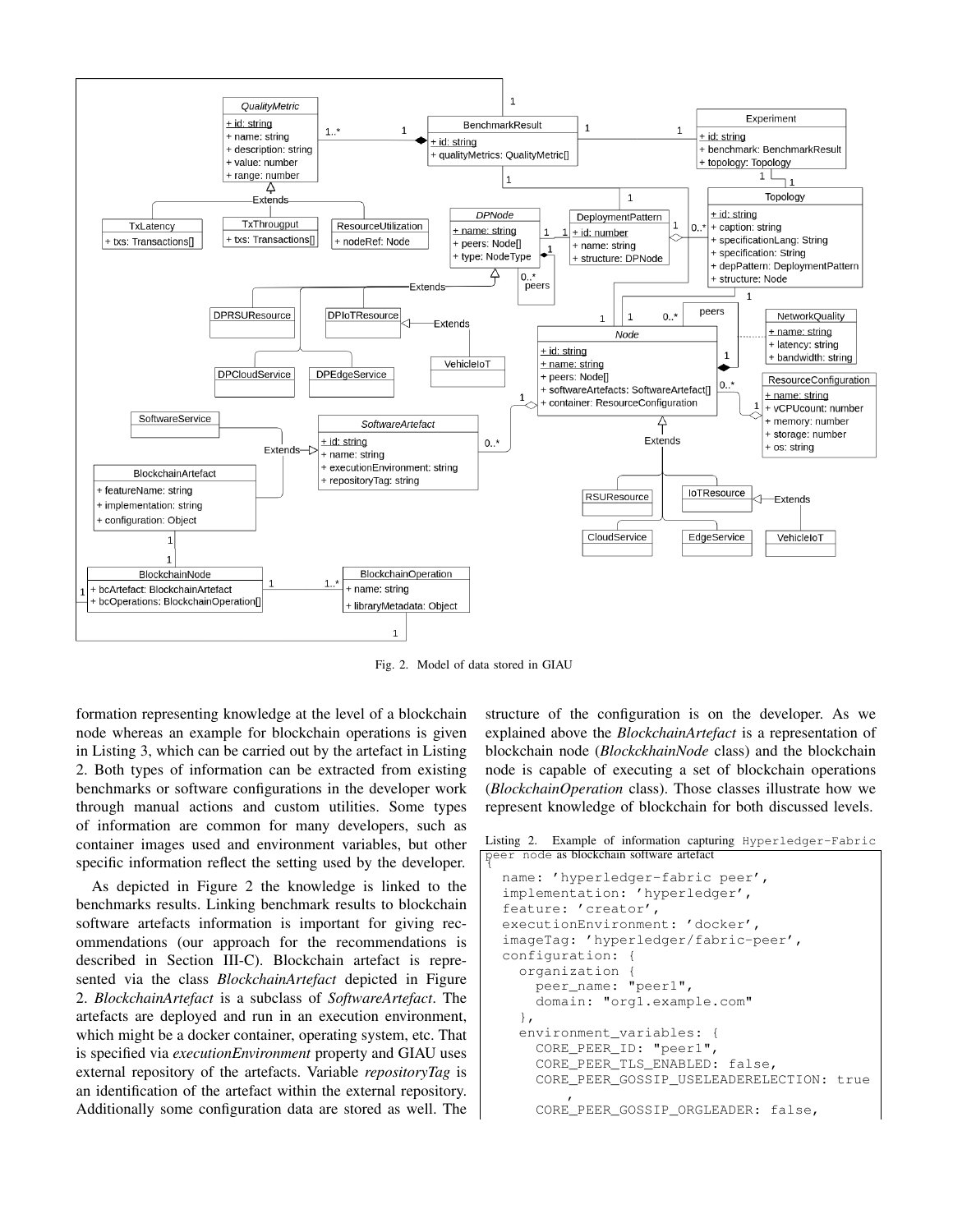```
...
      }
   }
}
```
Listing 3. Examples of information capturing blockchain operations carried out by blockchain node {

```
bcArtefact: {
    name: "hyperledger-fabric peer",
    ...
 },
 bcOperations: [
    {
      name: "creating a transaction",
      libraryMeta: {
        language: 'nodejs'
        source: "https://fabric-sdk-node.
            github.io/release-1.4/index.html"
      }
   },
    {
      name: "signing a transaction",
      libraryMeta: {
        language: 'nodejs'
        source: "https://fabric-sdk-node.
            github.io/release-1.4/index.html"
      }
    },
    ...
 ]
}
```
*3) Capturing infrastructure information:* Many papers have been introduced for capturing service information in the edge and cloud. Bellini [17] et al. presented models of infrastructure as a service information in the cloud. Combined with our previous work on IoT Cloud Systems [18], we reuse their model of data-center when modelling edge data-center, model of virtual machines to depict hosts of the blockchain-based applications and model of networks to model connections among nodes of the ES topology. Furthermore, we also consider reuse models of resources in [19], [20] to be able to model IoT devices.

*4) Modeling experiments information:* When a developer wants to obtain recommendation about the deployments then s/he needs to know topologies, to which blockchain artefacts have been deployed. Knowing the topology is important for the developer because it helps understand various circumstances in which benchmarks have been measured for the topology. Those circumstances include role of blockchain (i.e. whether blockchain has been used for interactions or datastore), how many blockchain artefacts have been deployed, scale of the topology, etc. A topology in GIAU is represented by the *Topology* class. It's a graph composed of instances of *Node* class, presenting graph's nodes. Instance of the *Node* class is a representation of ES component. The edges of the graph represent interactions among the *Node*'s instances (ES components). *SoftwareArtefacts*, including *BlockchainArtefacts* deployed to the ES components. There is a known infrastructure specified via *container* of the *Node* class. The developers can utilize a deployment language, such as as Topology and Orchestration Specification for Cloud Applications (TOSCA), and AWS CloudFormation, to specify the topology. The specification is stored in *specification* attribute and the description language is specified via *specificationLang*. A topology is associated with an experiment.

*5) Incorporating benchmark and monitoring data:* The developers can utilize blockchain benchmarking and monitoring tools [12] [13] to benchmark blockchain-based applications in ES. The knowledge in our model is extracted from the benchmarks. Since benchmarks (from the developers) might have very different representations, we need to employ data processing techniques (e.g. utilizing a parser utility) to extract benchmarks and ingest the data into our framework. We retrieve data concerning (i) deployment pattern, (ii) software artefact and (iii) infrastructure information from the benchmarks. Then the (i), (ii) and (iii) are queried in a graph database (Neo4J) (to find (i)) and a document database (MongoDB) (to find (ii), (iii)) to determine whether those are known. If so then the benchmarks data are linked to those. Otherwise the data concerning (i), (ii) and (iii) are stored to the graph database and the document database and then the stored data is linked to the benchmarks data. Finally, we take the benchmarks data linked to the (i), (ii) and (iii) and insert them to the document database. The results of the benchmarks in GIAU are represented via quality metrics (*QualityMetric* class, depicted in Figure 2). There are many metrics of quality for blockchain systems, these have been extensively studied in literature ([21], [12], [13]). For example, transaction latency [21] equals confirmation time minus submit time or transaction throughput [21] is computed as total committed transactions divided by total time in seconds. The value of a metric is stored in the *value* property of *QualityMetric*. Furthermore, there are other metrics, like resource utilization and cost, which can be stored.

# *C. Search and recommendation*

GIAU can be used by developers to search for topologies, to which certain blockchain artefacts have been deployed and to see what benchmarks have been measured in those topologies. The developers can also share topologies of their blockchainbased applications to GIAU. Searching the topologies allows the developers to compare their topologies with the benchmarked topologies stored in GIAU. Based on the benchmark information, the developers can infer a recommendation.

We support the developers to look up information representing both levels of knowledge regarding blockchain software artefacts. Our proposed recommendation solution accepts a deployment pattern (derived from the application's topology) as input and utilizes the knowledge stored in GIAU to find deployment pattern, which is most similar to the one submitted on input. Furthermore, the solution has to take quality metrics, which are most relevant to the developer, into consideration. Based on the preferred quality metrics, GIAU looks up benchmarks associated with the most similar deployment pattern and returns a deployment pattern with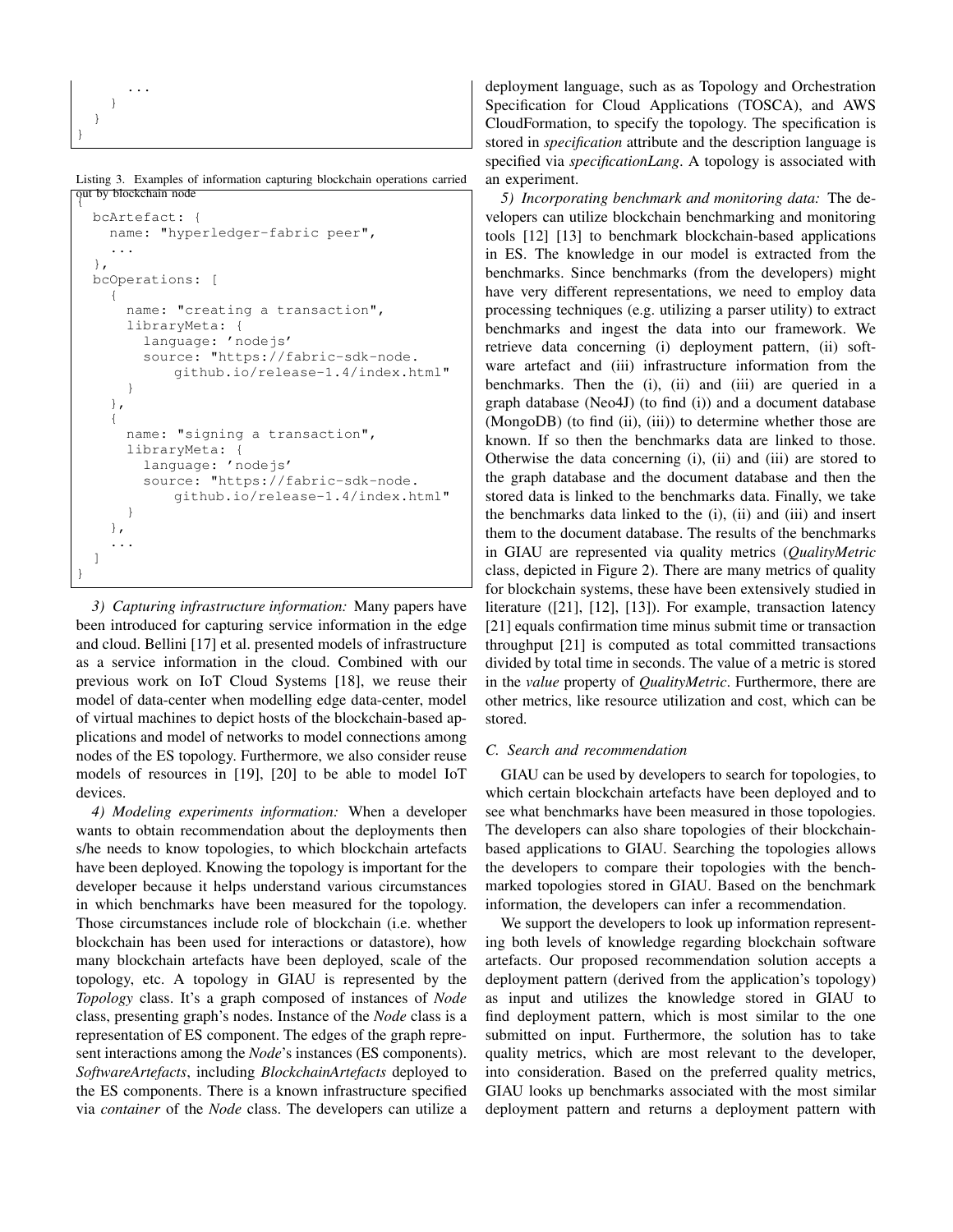

Fig. 3. Obtaining interaction pairs from a deployment pattern

deployed blockchain software artefacts. The returned topology provides a recommendation to the developer about a suitable deployment. Since our goal is to support ES development in the edge and cloud environments, we support the known TOSCA specification of the deployment patterns as input. In order to be able to specify the deployment patterns in TOSCA we derive node types from existing TOSCA Cloudify node types<sup>5</sup>. The derived node types represent different types of nodes of deployment patterns as explained before<sup>6</sup>.

Recommendations need to rank a similarity between an input deployment pattern against existing patterns. Nevertheless, the problem of finding the largest common subgraph is known to be NP-hard [22]. That implies that especially for large scale topologies it might take a very long time till a largest common subgraph is obtained. In the current version, we just implement a simple approach. GIAU will iterate over all deployment patterns stored and split each deployment pattern into interaction pairs. An interaction pair is a pair of nodes (representing ES components) connected by an edge in the graph, representing deployment pattern. An example illustrating a transformation of a deployment pattern to a set of interaction pairs is depicted in Figure 3. The deployment pattern for which we find the largest number of matching interaction pairs with the interaction pairs of the submitted deployment pattern is considered as the most similar one. When the most similar deployment pattern is obtained, we search all benchmark experiments associated with the deployment pattern to find the benchmark with best results concerning the preferred quality metrics set by developer.

#### IV. PROTOTYPE AND EXPERIMENTS

#### *A. Prototype*

We have implemented a prototype of GIAU with key services shown in Figure 4. The prototype has been developed in Typescript, runs in a NodeJS environment and can be executed inside a docker container. It uses a single MongoDB and a Neo4J database for the repository layer. The implementation and documentation of the prototype is available in the GitHub repository<sup>7</sup>.

## *B. Experiment data*

Real data: We performed evaluations based on our real data from benchmarking Vehicle-to-Everything (V2X) communication scenarios<sup>8</sup>. The real data are stored at experiments/results/benchmarks results of the GitHub repository. We have 324 benchmarks for the topologies with deployed blockchain software artefacts from the real data. There are five entries about different infrastructure's metadata and six related to blockchain software artefacts.

Emulated data To have more data for testing, we generated the emulated data $9$ . We generated 250 diverse deployment patterns, of which sizes have been generated randomly by following a normal distribution with  $\mu = 100$  and  $\sigma = 30$ . The types of nodes (refer to Section III) of the deployment patterns are represented by a random variable  $X \sim \mathcal{N}(2, 1)$ , such that  $P(X \leq 1) = 0.1587$  is the portion of edge node node type,  $P(1 < X < 2.5) = 0.5328$  of thing,  $P(2.5 < X < 3.5) = 0.2417$  of edge dev and the rest is cloud. One of the most complex emulated deployment patterns is composed of 196 nodes (99 thing node types, 43 edge dev, 41 edge node, 12 cloud). Topologies, created based on the deployment patterns, are associated with metadata of infrastructures having configurations, which values (CPU core count, storage and memory of containers, latency and bandwidth of network, etc.) are normally distributed. Furthermore, we generated 50 different metadata of blockchain software artefacts. For each deployment pattern we created two different benchmarks results, which values of quality metrics are normally distributed as well. Altogether the emulated data presents more diverse structures and larger scale of the data than we have from the real data.

# *C. Examples of providing knowledge in blockchain development*

Suppose a developer is struggling with selecting a suitable deployment of blockchain software artefacts into the nodes of the deployment pattern. The TOSCA specification for the deployment is given in Listing 4, when developing an ES. The developer utilizes GIAU to obtain recommendations about the deployment. Figure 5 depicts the recommended deployment returned by  $GIAU<sup>10</sup>$ . We can observe that the submitted and returned deployment pattern (Figure 5) are similar, but not the same. The returned deployment pattern provides following hints to the developer about the deployment: Deploy Hyperledger-Fabric peer node to IoT

<sup>5</sup>https://docs.cloudify.co/4.6/developer/blueprints/built-in-types/

<sup>6</sup>Further node types can be found in giau/tosca\_node\_types.yaml of the GitHub repository at https://github.com/rdsea/ blockchainbenmarkservice

<sup>7</sup>https://github.com/rdsea/blockchainbenmarkservice/tree/master/giau

<sup>8</sup>The work of benchmarking is out of the scope of this paper. Initial information can be obtained from https://www.researchgate.net/publication/ 333388734 Benchmarking Blockchain Interactions in Mobile Edge

Cloud\_Software\_Systems.<br><sup>9</sup>All emulated <sup>9</sup>All emulated data can be found in giau/tests/data/emulated\_data directory of the above GitHub repository. We implemented a simple giau\_emulated\_data\_generator published in the GitHub repository

<sup>10</sup>A complete TOSCA .yaml representation of the input and output is given in the directory giau/tests/data/examples of the prototype GitHub repository.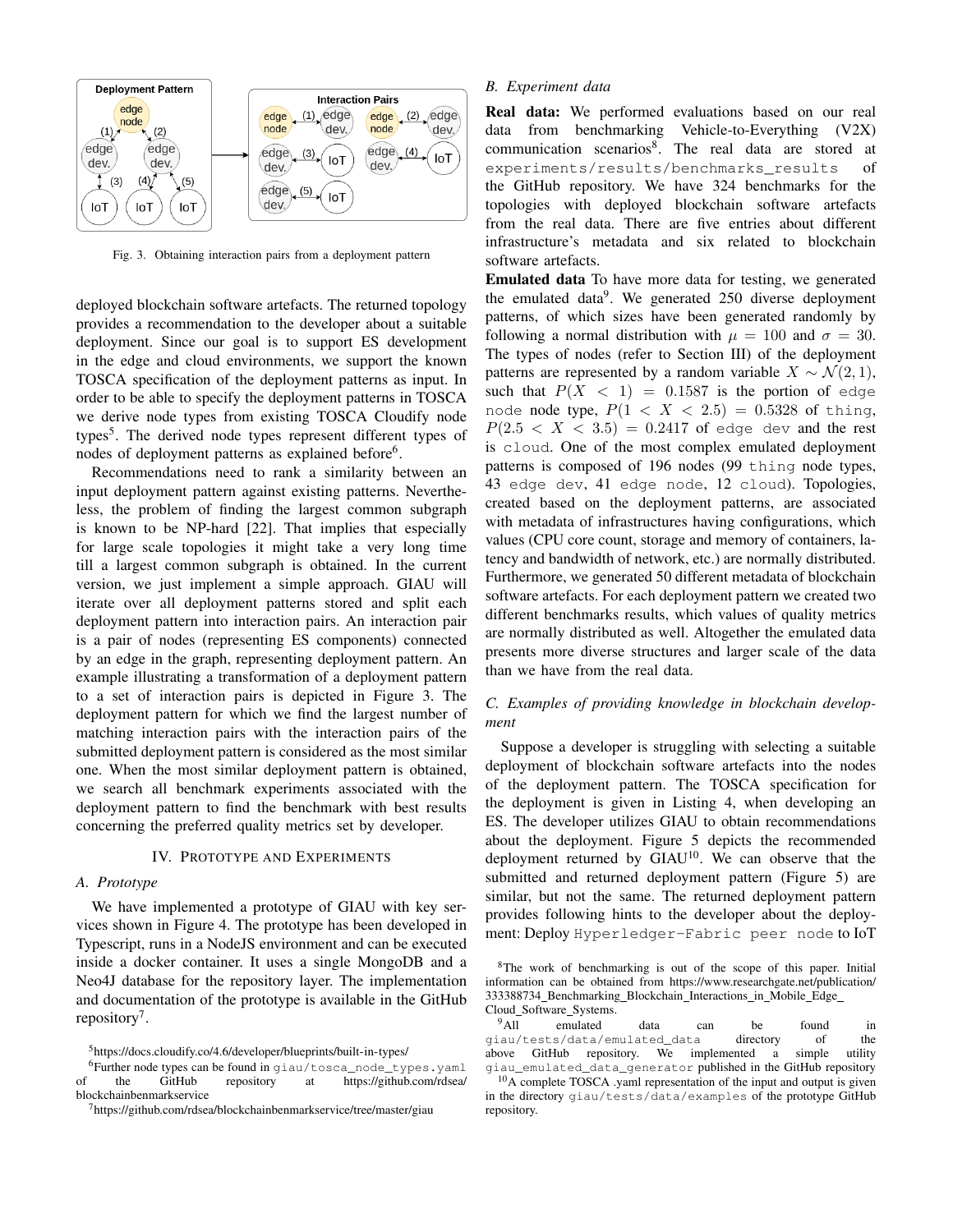

Fig. 4. GIAU Microservice-based prototype

devices, Hyperledger Fabric orderer node to edge devices and both Hyperledger Fabric peer node and Hyperledger Fabric order node with Apache Kafka and Apache Zookeeper (those are required by Hyperledger Fabric blockchain) to the edge node. Because those Hyperledger Fabric nodes have been deployed to the respective components in the recommended deployment. Beside the deployment, GIAU provides following recommendations (these are not visible in the Figure 5, but are in the TOSCA .yaml representation) regarding hardware configuration of the underlying infrastructure. Use big machine for IoT devices and edge node, small machine's configuration for edge devices and a 5G network configuration for connections among the nodes of the deployment pattern. Exact information regarding the hardware (number of CPU cores, memory, etc.) and network (latency and bandwidth) configurations can be found via the *Infrastructure Service*. We can observe that in this case our recommendation service was able to find a deployment pattern among all in the real data, which is actually most similar to the submitted one. Furthermore, a deployment, for which best benchmarks concerning the preferred quality metrics of the developer, has been returned.

Listing 4. Input example - TOSCA description of a deployment pattern

```
node_templates:
  edge_dev1:
    type: giau.nodes.rsu
    relationships:
      - target: iot1
        type: giau.relationships.nodes_network
  edge_node:
    type: giau.nodes.edge
   relationships:
      - target: edge_dev2
        type: giau.relationships.nodes_network
        target: edge_dev1
        type: giau.relationships.nodes_network
        target: iot3
        type: giau.relationships.nodes_network
  edge_dev2:
    type: giau.nodes.rsu
```

```
relationships:
    - target: iot2
      type: giau.relationships.nodes_network
i ot 1:type: giau.nodes.vehicle
iot2:
  type: giau.nodes.vehicle
i of 3:type: giau.nodes.vehicle
```
#### *D. Performance evaluation*

To evaluate performance of GIAU we perform stress testing. We simulate different numbers of concurrent requests being sent to the service and we measure response time (rT) in milliseconds and success rate [23] of the requests by utilizing Apache JMeter<sup>12</sup>. We have performed testing on the following endpoints exposed by the service: (i) sharing knowledge to the service (ii) obtaining recommendation. For both endpoints we have have executed two experiments, first one with the real data and the second one with the emulated data. GIAU has been executed in a docker container on a machine with following hardware configuration Intel Core i7-6820HQ CPU, 16GB RAM memory, Ubuntu 18.04 during the testing.

We performed experiments for stress tests and for recommendation. Shown in Figure 6, Experiment 1 and Experiment 2 are for obtaining knowledge from the service by calling a POST request to the /experiment endpoint of GIAU with real data and with emulated data, respectively, and Experiment 3 and Experiment 4 are for recommendation requests by calling requests to /recommendTopology with real data and with emulated data, respectively. When we look on those results we can observe that there is a linear dependency between the number of concurrent requests and average rT in Experiment 1 and Experiment 2. But we witness longer rT for the

```
12https://jmeter.apache.org/
```
<sup>11</sup>https://docs.cloudify.co/4.5.0/developer/composer/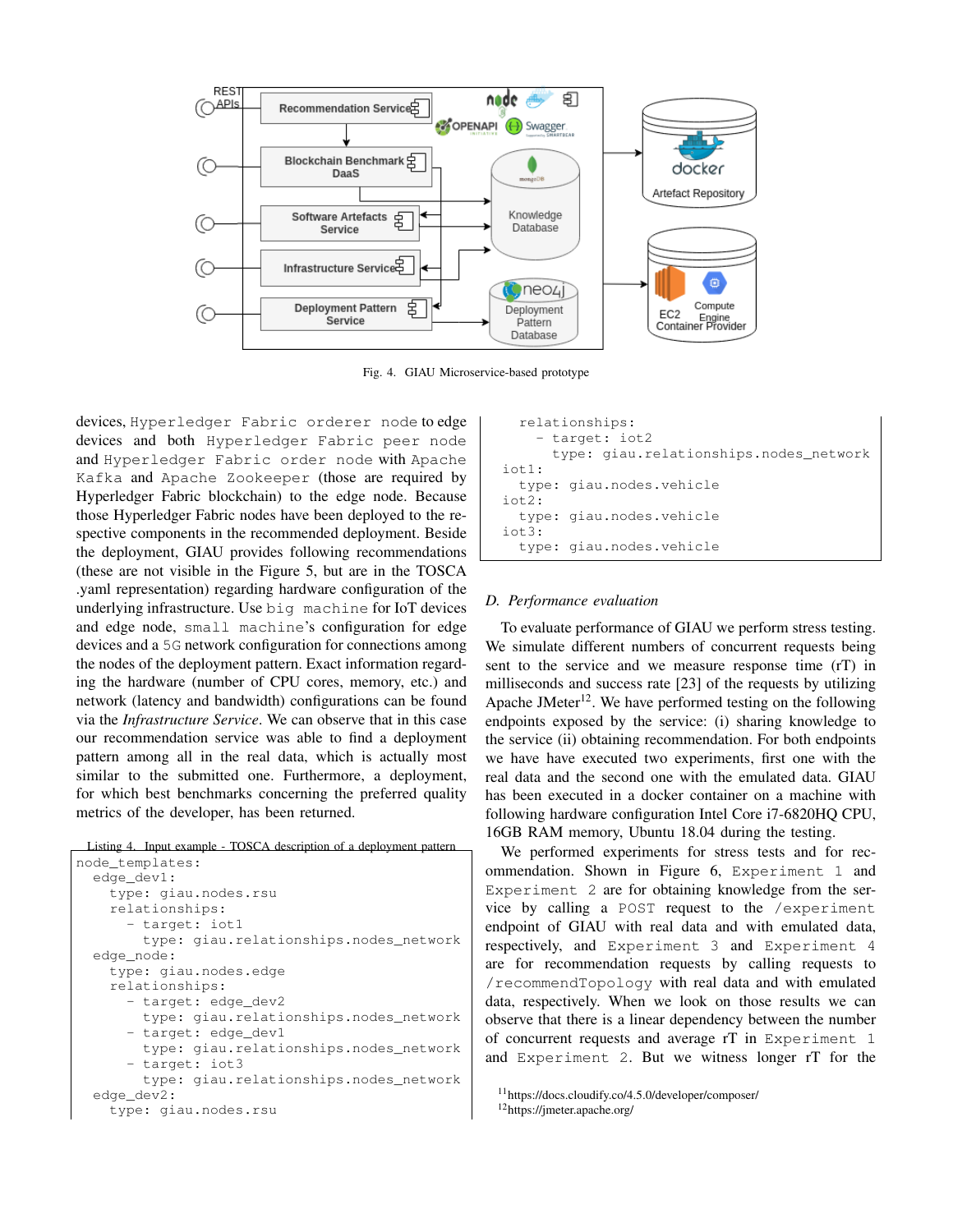

Fig. 5. Deployment information returned by GIAU, depicted via Cloudify Composer<sup>11</sup>



Fig. 6. Results of stress testing - Experiments 1 to 4

Experiment 2. That is caused by the diversity and larger scale of the emulated data than we have for the real data.

We observe that in Experiment 3 GIAU was able to give recommendations even if 100 concurrent requests have been issued and we measured 100% success rate. In Experiment 4, we observed that for 50 and 100 concurrent requests GIAU wasn't able to respond on 92% and 98% of requests. In these cases we witness a HeapOutOfMemory Exception thrown by the Neo4J database.

# *E. API for different Tools*

External tools with blockchain benchmark and deployment information can use APIs to upload their data into GIAU, thus enriching the knowledge. For example, Figure 7 shows some selected APIs. Currently, we do not provide connectors for extracting information from other tools. However, using

various big data ingestion pipelines based on, e.g., Logstash<sup>13</sup>, Apache Nifi<sup>14</sup> and Python/JavaScript programs, pushing data into GIAU should be straightforward.

## V. RELATED WORK

Knowledge models for IoT and Cloud: The authors of [19] present a unified semantic knowledge base for IoT. The knowledge base models IoT resources (sensors, actuators and physical objects), location information, information about context, policies for dynamic environment and IoT services. However, in [19] they don't provide any knowledge about blockchain in ES as we do in our work. In our work we can reuse their models of IoT resources. Bellini et al. [17] present

<sup>13</sup>https://www.elastic.co/products/logstash

<sup>14</sup>https://nifi.apache.org/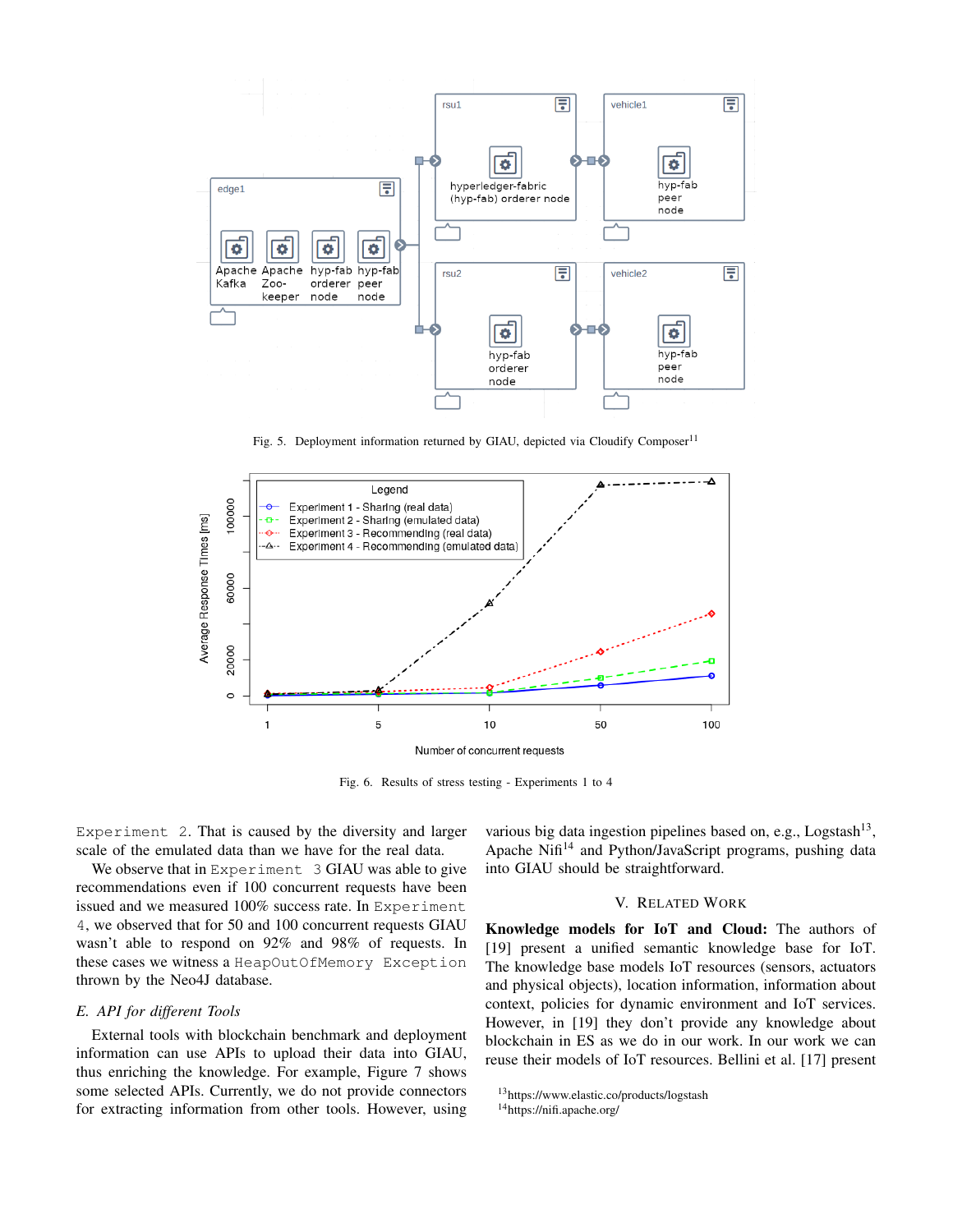

Fig. 7. Example of APIs for integrating with data collection pipelines

a modeling of cloud knowledge by utilizing ontologies to model cloud representations at layers of IaaS, PaaS and SaaS. The authors don't give any blockchain knowledge. However, they provide modelling of IaaS, which we can reuse when specifying infrastructure information in our work.

Design patterns and knowledge models for blockchain Zhang et al. [24] explain potentials of interoperability improvements and challenges in utilizing blockchain to healthcare applications. The authors show that those challenges can be mitigated by applying familiar software patterns as Abstract Factory, Flyweight, Proxy and Publisher-Subscriber. In our work, we focus on blockchain in ES, as opposed to Zhang et al., who concentrate on healthcare applications specifically. In the work by Xu et al. [25] they present design patterns for blockchain-based applications. They utilize the patterns to describe communications of blockchain with external world, to manage data on blockchain, to secure blockchain-based applications, etc. Lu et al. [26] contribute a design pattern as a service platform, which involves data management services and smart contract design. They focus on scalability, privacy and security. The data management services concentrate on scalability and privacy of data in blockchain. The authors of [24], [25] and [26] show application of software patterns on blockchain-based applications but have not provided any blockchain knowledge sharing service as we do in our work. Blockchain benchmark and monitoring: Several papers have performed benchmarks and testing of blockchain and blockchain networks [12], [27], [28]. Our work complements

these blockchain benchmarks and testing as we do not focus on benchmarking but integrate benchmark information.

#### VI. CONCLUSIONS AND FUTURE WORK

Mastering requirements and performance understanding of blockchain and edge computing systems is challenging for edge service developers. In this paper we have presented a framework for managing performance information about blockchain features and their related deployments for edge services. Knowledge are captured from benchmarks and other information to enable the developer to share and reuse useful information for design and implementation of blockchainbased edge services. Our framework – GIAU – has aggregated various types of data via generic models and provides services for the developer to update, retrieve and search useful blockchain-related performance information.

Currently we work on improving our prototype by employing software engineering techniques to make the performance of the service better. We are also analyzing possibilities to provide a richer evaluation of the prototype. Our future work includes implementation of interfaces to existing benchmarking tools [12], [13] to simplify the gathering of performance information through benchmarks measured by blockchain tools.

#### ACKNOWLEDGMENT

This work in this paper was partially carried out during Filip Rydzi master thesis at TU Wien, Austria. Results are also